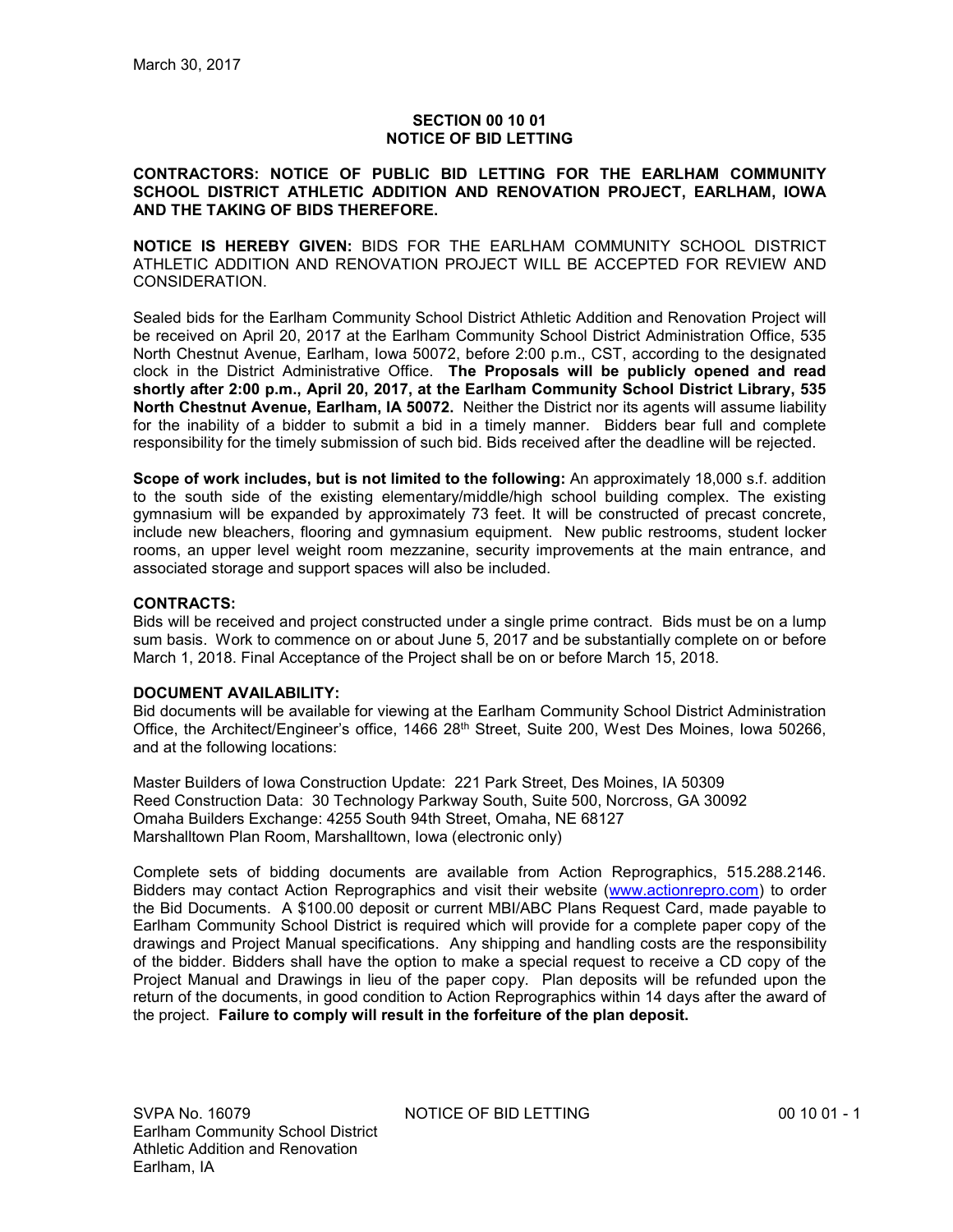### **BIDDING REQUIREMENTS:**

Each Bid shall be submitted on the Bid Form provided with the Bidding Documents. No oral, facsimile or telephonic bids or modifications will be considered. Bids shall be addressed and delivered to the Earlham Community School District Administration Office, 535 N. Chestnut Street, Earlham, Iowa 50072—Attention Michael Wright, Superintendent, in sealed envelopes marked with the Project Name and name and address of Bidder. All bids shall be sealed and plainly marked. Any alteration of the bid form may be cause for rejection of the bid. A signed copy of the Construction Progress Schedule and Resident Bidder Form are to be included with the bid.

Each Bid shall be accompanied by a Bid Security in the amount of five percent (5%) of the total bid submitted. Bid Security must be in the form set forth in the Instructions to Bidders and submitted in a separate sealed envelope clearly labeled Bid Security. Bid Security must be in one of the following forms: Certified Check, Cashier's Check, Certified Share Draft or an approved Bond Form.

The successful Bidder will be required to furnish a Certificate of Insurance and Performance and Labor and Material Payment Bonds both in an amount equal to 100% of the Contract Price and in accordance with other requirements outlined in the Bid Documents.

Should the successful bidder fail or neglect to furnish satisfactory performance/payment bonds, refuse to enter into a Contract on the basis of the bid, or fail to meet the requirements of this Notice and the specifications regulating the award, the bidder's security may be retained as liquidated damages. No bidder may withdraw its bid for a period of forty-five (45) calendar days after the date and hour set for opening of bids.

**IOWA STATE SALES TAX:** This project is tax exempt. **Do Not** include Iowa State Sales Tax in any calculation of Bid totals. Contractors and Suppliers will be provided an Iowa sales tax exemption certificate for this project.

All bidders must provide a statement regarding the bidder's resident status. This statement shall be on the Bidder Status Form designated by the Iowa Department of Labor commissioner and available online. The statement must be signed by an authorized representative of the bidder. Failure by any bidder to provide a completed statement with its bid may result in the Board of Education rejecting the bid as non-responsive.

### **BASIS OF BIDS:**

Bidders will be required to provide evidence of successful experience with projects of similar type and size. The Board of Directors of the Earlham Community School District reserves the right to conduct such investigations as it deems necessary to assist in the evaluation of any bid and to establish the responsibility and qualifications of the bidders, proposed subcontractors, and other organizations to perform the work in accordance with the contract documents to its satisfaction within the prescribed time. In addition, the District may require submission of AIA Document A305, Contractor Qualification Statement, at its discretion.

The Bidder shall include all requested Forms and attachments with their submission of the Bid Form; failure to comply may be cause for rejection. Consideration of bids and the award of contract may be made by the Board of Directors of the Earlham Community School District to the lowest responsive, responsible bidder determined on the basis of a combination of the base bid and selected alternates at its meeting on April 26, 2017, at 6:00 p.m. in the Earlham Community School District Library, 535 N. Chestnut Ave, Earlham, Iowa. The right is reserved to reject any and all bids, or any part thereof, and to waive informalities or irregularities and to enter into such Contract or Contracts as shall be deemed in the best interests of the Earlham Community School District.